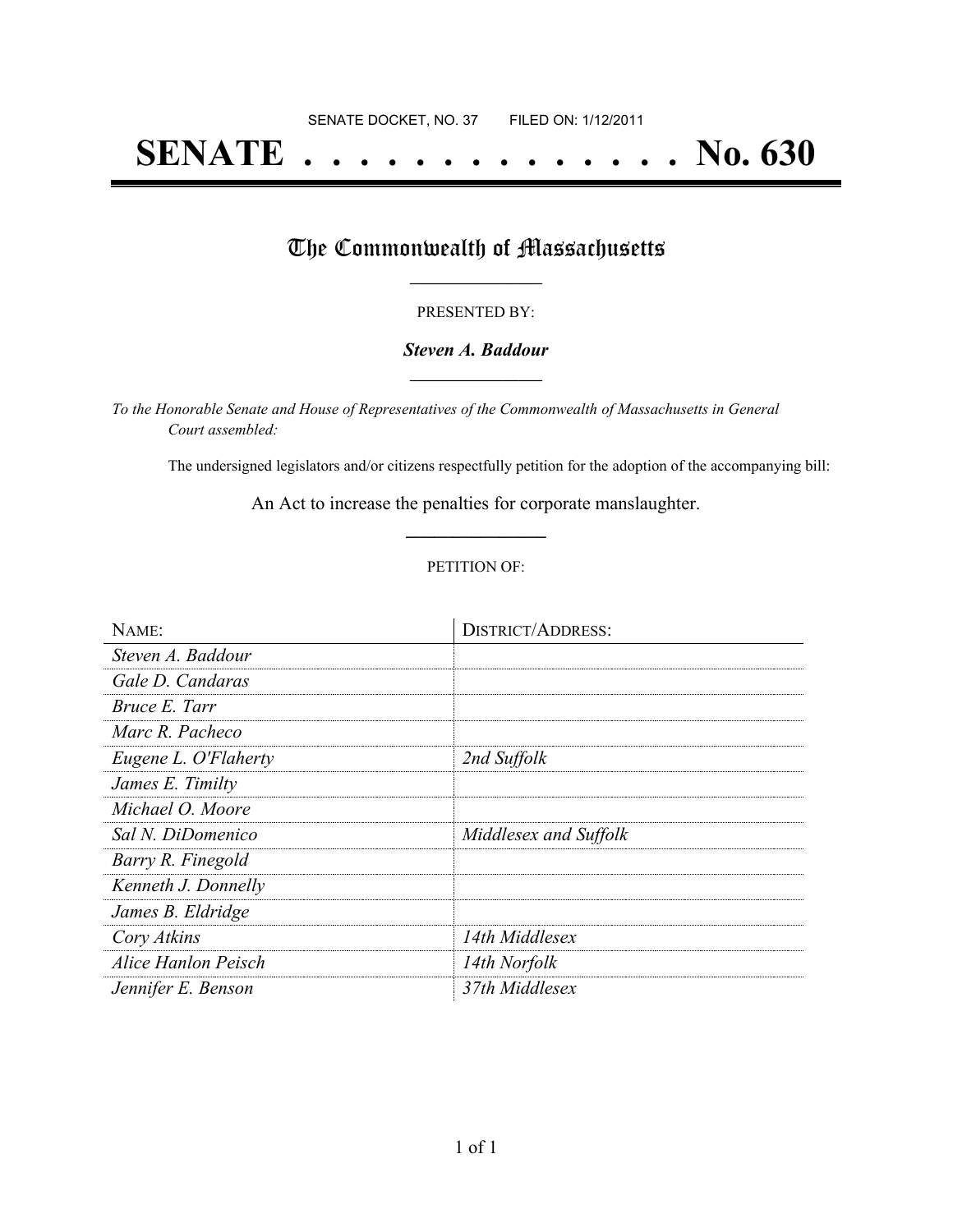#### SENATE DOCKET, NO. 37 FILED ON: 1/12/2011

## **SENATE . . . . . . . . . . . . . . No. 630**

By Mr. Baddour, a petition (accompanied by bill, Senate, No. 630) of Steven A. Baddour, Gale D. Candaras, Bruce E. Tarr, Marc R. Pacheco and other members of the General Court for legislation to increase the penalites for corporate manslaughter. The Judiciary.

### [SIMILAR MATTER FILED IN PREVIOUS SESSION SEE SENATE, NO. *2565* OF 2009-2010.]

### The Commonwealth of Massachusetts

**\_\_\_\_\_\_\_\_\_\_\_\_\_\_\_ In the Year Two Thousand Eleven \_\_\_\_\_\_\_\_\_\_\_\_\_\_\_**

An Act to increase the penalties for corporate manslaughter.

Be it enacted by the Senate and House of Representatives in General Court assembled, and by the authority *of the same, as follows:*

1 SECTION 1. Chapter 265 of the General Laws is hereby amended by striking out section

2 13, as amended by section 5 of chapter 160 of the acts of 2010, and inserting in place thereof the

3 following section:-

| $\overline{4}$ | Section 13. (a) Whoever commits manslaughter shall, except as hereinafter                             |
|----------------|-------------------------------------------------------------------------------------------------------|
| 5              | provided, be punished by imprisonment in the state prison for not more than 20 years or by a fine     |
| 6              | of not more than \$1,000 and imprisonment in the house of correction for not more than $2\frac{1}{2}$ |
| 7              | years. Whoever commits manslaughter while committing a violation of any of the provisions of          |
| 8              | section 102 to 102C, inclusive, of chapter 266 shall be imprisoned in the state prison for life or    |
| 9              | for any term of years.                                                                                |